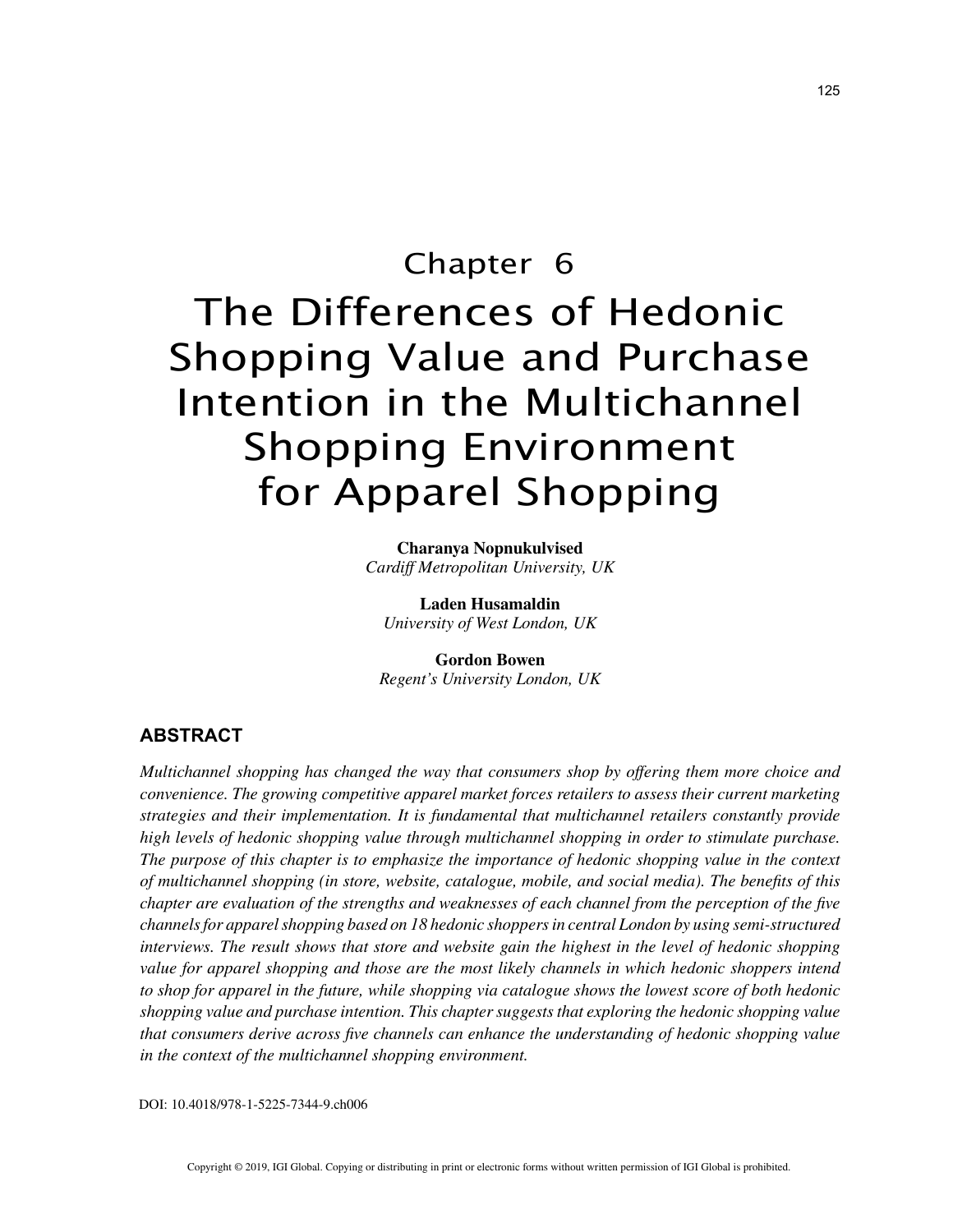# **INTRODUCTION**

The Internet has recently caused a shift towards the multichannel retail strategy. Multichannel shopping has currently become a purchasing pattern in which consumers use multiple channels such as retail stores, websites, television, catalogues and mobile to purchase products or service (Goldsmith and Flynn, 2005; Hsiao et al., 2012; van Dijk et al., 2005; Schoenbachler and Gordon, 2002). Multichannel strategy is more than the different channels to reach consumers but rather how the consumers use and interact across channels (Schoenbachler and Gordon, 2002). Hence, the consumer journey become more complex (Wolny and Charoensuksai, 2014). As channels differ in their constraints and advantages, consumers also perceive the shopping experience differently across channels (Chatterjee, 2010; Levin et al., 2003; Pinto, 2013). Consumers may undoubtedly perceive different levels of hedonic shopping value and purchase intention across channels. This chapter will cover five different channels: store, website, catalogue, mobile and social media. The understanding of hedonic shopping value and purchase intention that consumers derive from each channel is essential for the implementation of a multichannel retail strategy.

## **HEDONIC SHOPPING VALUE**

Babin et al. (1994) defined shopping value as the outcome of a shopping experience. They proposed two fundamental dimensions of shopping values, which are the hedonic and utilitarian benefits of a shopping trip. Shopping is normally characterised by both values but with different weight depending on the shoppers, products, shopping condition and their interaction (Chung, 2015). Moreover, consumers can perceive both hedonic and utilitarian shopping value at the same time in one shopping experience (Babin et al., 1994). Consumers perceive utilitarian value from purchasing what they need while simultaneously perceiving hedonic shopping value from the enjoyment of the shopping experience itself.

Babin et al. (1994) defined hedonic shopping value as the potential entertainment and emotional worth of the shopping experience. Overby and Lee (2006) describe hedonic shopping value as an overall assessment of experiential benefits such as pleasure and entertainment. Hedonic shopping value is more subjective and personal than utilitarian shopping value (Babin et al., 1994). Hedonic shopping value is derived from exploration and entertainment (Davis, 2013). Consumers regularly seek pleasure rather than task completion from a shopping experience. Increased arousal, fun, fantasy fulfilment, entertainment, freedom and escapism all indicate a hedonically valuable shopping experience (Babin et al., 1994). Moreover, shopping activity can provide hedonic shopping value with or without purchase (Chang, 2001; Irani and Hanzaee, 2011).

On the contrary, utilitarian shopping value reflects a shopping trip as task-specific, rational and goal-fulfilling (Batra and Ahtola, 1991). Overby and Lee (2006) defined utilitarian shopping value as an overall assessment of functional benefits and economic value. Utilitarian shopping value is seen as work or missions to be accomplished (Holbrook and Hirschman, 1982). Utilitarian shopping value is derived from cost-effectiveness and convenience (Davis, 2013). The hedonic shopping value aims to measure whether consumers enjoyed apparel shopping, hence for the purpose of this chapter, hedonic shopping value therefore refers to the degree to which consumers derived hedonic value from shopping activity in a particular channel (store, website, catalogue, mobile and social media).